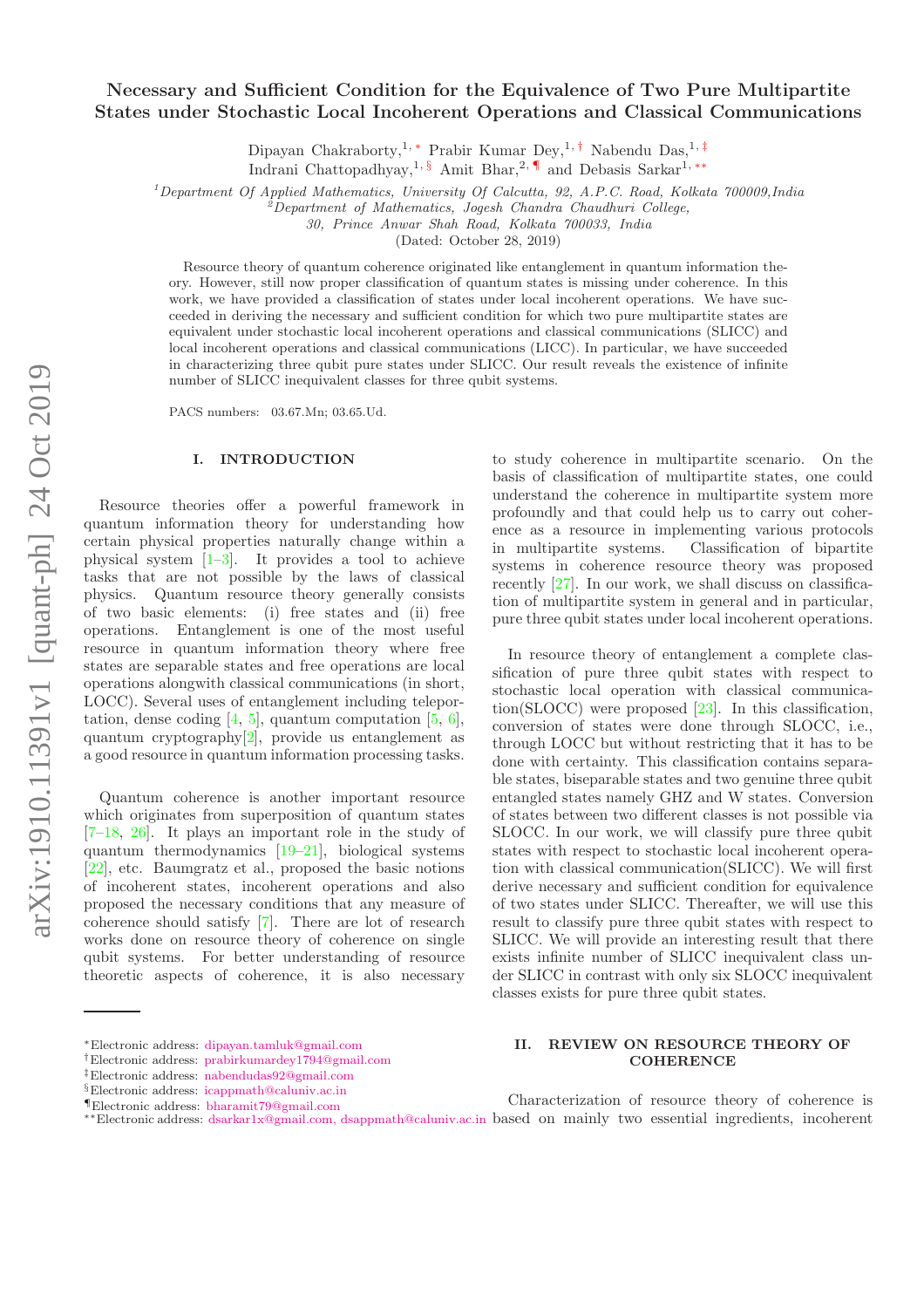states as free states and incoherent operations as free operations.

Incoherent states: To define incoherent states, we first fix a specific basis  $\{|i\rangle, i = 1, ..., d\}$  of the Hilbert space representing a quantum system. The set of incoherent states I are the all density matrices which are diagonal in this basis [7]:

$$
\rho = \sum_i p_i \left| i \right\rangle \left\langle i \right|
$$

Definition of incoherent operations in resource theory of coherence are not unique. Two important incoherent operations are,

Incoherent operations: Incoherent operations [7] are characterized as the set of trace preserving completely positive maps admitting a set of Kraus operators  $\{K_n\}$ such that  $\sum_n K_n^{\dagger} K_n = I$  and, for all n and  $\rho \in I$ ,

$$
\frac{K_n\rho K_n^\dagger}{Tr[K_n\rho K_n^\dagger]}\in I
$$

From the definition of incoherent operations, it is clear that for any possible outcome, coherence can never be generated from incoherent states via this operation, not even probabilistically.

Kraus operators representing incoherent operations has the form  $K_n = \sum_{n} c_n |f(n)\rangle \langle n|$ , where  $|f(n)\rangle$  is many to one function from basis set onto itself.

Strictly incoherent operations: Strictly incoherent operations [17, 18] are represented by set of completely positive, trace preserving maps having Kraus operator representation  $\{K_n\}_n$  such that

$$
K_n \triangle (\rho) K_n^{\dagger} = \triangle (K_n \rho K_n^{\dagger}) \ \forall n, \forall \rho,
$$

where  $\Delta$  denotes completely dephasing map.

Kraus operator representing strictly incoherent operations has the form  $K_n = \sum_n c_n |\pi(n)\rangle \langle n|$ , where  $|\pi(n)\rangle$ is permutation from basis set onto itself. The quantification procedure is based on the following notions.

**Measure of coherence:** Any functional  $C$  which maps the set of states to the set of non negative real numbers should satisfy following properties in order to be a proper coherence measure [7]: (C1)Non-negativity:

$$
C(\rho) \ge 0
$$

in general, with equality if and only if  $\rho$  is incoherent. (C2) Monotonicity: C does not increase under the action of incoherent operations, i.e.,

$$
C(\Lambda[\rho]) \leq C(\rho)
$$

for any incoherent operation Λ. (C3) Strong monotonicity: C does not increase on average under selective incoherent operations, i.e.,

$$
\sum_i q_i C(\sigma_i) \leq C(\rho)
$$

with probabilities  $q_i = Tr[K_i \rho K_i^{\dagger}],$  post measurement states  $\sigma_i = \frac{K_i \rho K_i^{\dagger}}{q_i}$ , and incoherent Kraus operators  $K_i$ .  $(C4)$  Convexity: C is a convex function of the state, i.e.,

$$
\sum_i p_i C(\rho_i) \ge C(\sum_i p_i \rho_i)
$$

Incoherent operations in multipartite case: Now, it comes to identify the free operations in multiparty systems. The framework of local operation and classical communications (LOCC) is an important part of resource theory of entanglement as it is used in various quantum information processing tasks like, teleportation, state transformations, etc. In the LOCC protocol, multiple parties who are spatially separated from each other are allowed to perform only local operations on their subsystems and they are allowed to communicate with each other via classical communication channels. It is very difficult to represent this protocol mathematically as LOCC operation can include arbitrary number of classical communications. Now, if in the above protocol, all the parties are allowed to perform only incoherent operations then corresponding protocol is known as local incoherent operation with classical communications(LICC) [11, 12]. Like LOCC it is also very difficult to represent whole LICC. operation mathematically.

Stochastic LICC (SLICC) operations describe state which can be interconverted by LICC non deterministically but with a non zero probability of success.

# III. NECESSARY AND SUFFICIENT CONDITION FOR EQUIVALENCE OF TWO MULTIPARTITE PURE STATES UNDER SLICC AND LICC

To focus our main results we adopt some important consequences from multipartite entanglement.

**Lemma 1:**[23] If the vectors  $|\psi\rangle$ ,  $|\phi\rangle$   $\in$  $\mathcal{H}_A \otimes \mathcal{H}_B \otimes \dots \otimes \mathcal{H}_N$  are connected by a local operator as  $|\phi\rangle = A \otimes B \otimes \dots \otimes N |\psi\rangle$ , then the local ranks satisfy  $r(\rho_k^{\psi}) \geq r(\rho_k^{\phi}), \ k = A, B, \ldots, N.$ 

**Lemma 2:**[23] Two pure states of a multipartite system are equivalent under SLOCC if and only if they are related by a local, invertible operator.

Above lemma gives necessary and sufficient condition for equivalence of two multipartite states under SLOCC. Now, we shall use this lemma to prove necessary and sufficient condition for equivalence of two multipartite states under SLICC. The proof is very similar to above lemma.

Lemma 3: Two pure states of a multipartite system are equivalent under SLICC if and only if they are related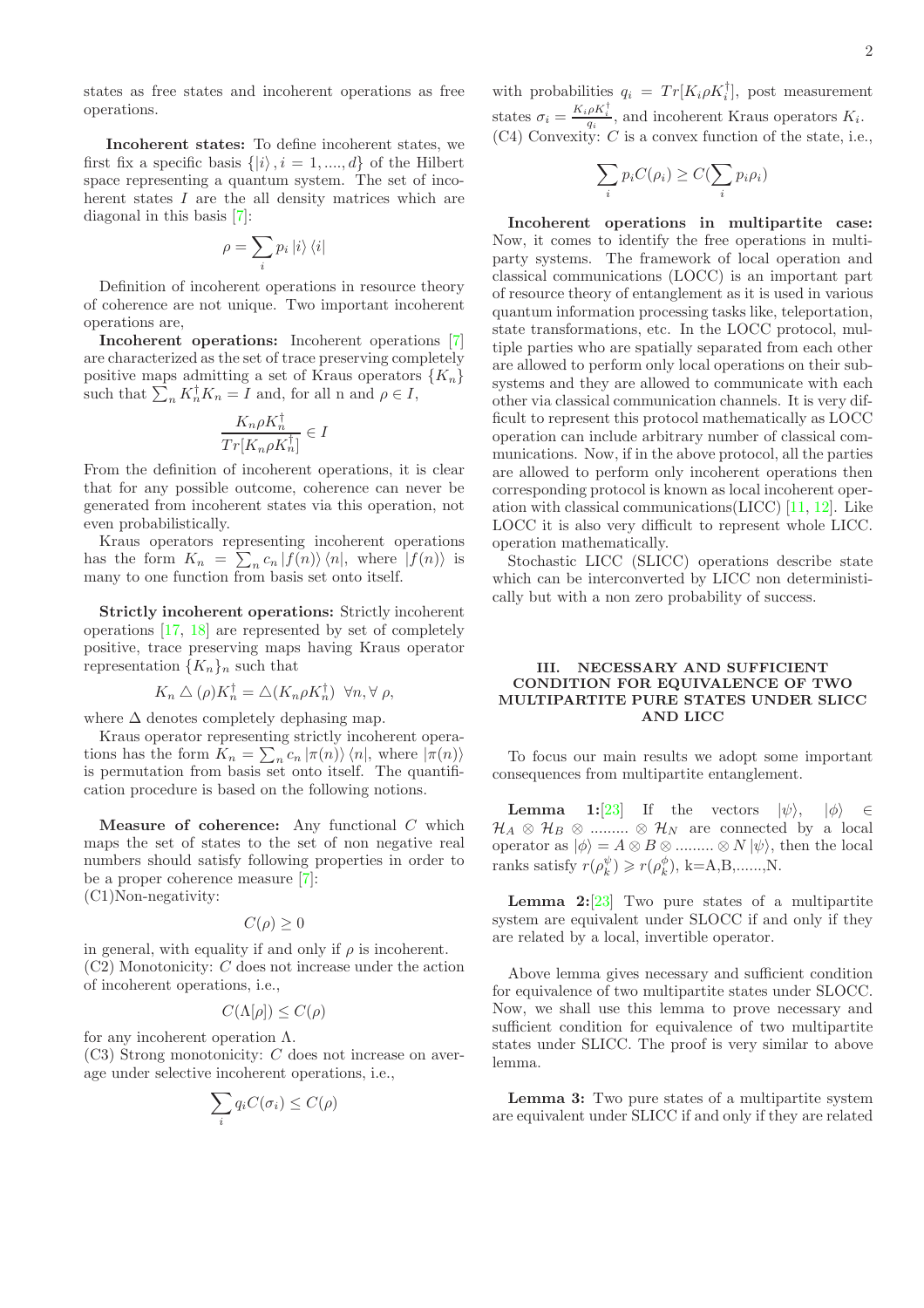by local, strictly incoherent operators  $A, B, ..., N$  such that

$$
|\phi\rangle = A \otimes B \otimes \dots \otimes N |\psi\rangle
$$

*Proof:* Let the given condition holds, i.e.,  $|\phi\rangle = A \otimes B \otimes B$  $...\otimes N|\psi\rangle$ , where A,B,...,N are local incoherent, invertible operators, then we can transform  $|\psi\rangle$  into  $|\phi\rangle$  using local protocol with finite probability of success. For this protocol Alice need to apply POVM defined by operators,  $\sqrt{p_A}A$  and  $\sqrt{I_A - p_A A^{\dagger}A}$  where  $p_A \leq 1$  is a possible weight such that  $p_A A^{\dagger} A \leq I_A$  and similarly for the rest of the parties.

Then this protocol converts  $|\psi\rangle$  to  $|\phi\rangle$  successfully with probability  $p_A p_B ... p_N$ . If in addition, A,B,...,N are invertible operators then obviously

$$
|\psi\rangle = A^{-1} \otimes B^{-1} \otimes \dots \otimes N^{-1} |\phi\rangle.
$$

Therefore, the conversation can be reversed locally. For the converse part, let  $|\psi\rangle$  and  $|\phi\rangle$  are equivalent under SLICC. Then a local, incoherent operator relates them. We need to proof this operator can always be chosen to be invertible.

For simplicity, we first assume that  $|\psi\rangle$  and  $|\phi\rangle$  are related by a local, incoherent operator acting non-trivially only in Alice's part, i.e.,

$$
|\phi\rangle = A \otimes I_{B...N} |\psi\rangle.
$$

We can consider Schmidt decomposition of states with respect to part A and B,...,N.

$$
\left|\psi\right\rangle = \sum_{i=1}^{n_{\psi}} \sqrt{\lambda_i^{\psi}} \left|i\right\rangle \left|\tau_i\right\rangle
$$
  

$$
\left|\phi\right\rangle = \sum_{i=1}^{n_{\phi}} \sqrt{\lambda_i^{\phi}} (U_A \left|i\right\rangle) \left|\tau_i\right\rangle
$$

where  $\lambda_i^{\psi}, \lambda_i^{\phi} > 0$  for all i.

Since,  $|\psi\rangle$  and  $|\phi\rangle$  are equivalent under SLICC, from previous lemma, we have  $n_{\psi} = n_{\phi}$ . Since each party are restricted to perform incoherent operations only, we can relate two local Schmidt bases in Alice's part by an incoherent, local unitary U<sub>A</sub>. Here,  $\{|i\rangle\}_{i=1}^n \in \mathcal{H}_A$  and  $\{|\tau_i\rangle\}_{i=1}^n \in \mathcal{H}_B \otimes ... \otimes \mathcal{H}_N.$ 

Thus the operator A in the first equation must be  $A =$  $U_A(A_1 + A_2)$ 

where  $U_A$  is an incoherent unitary and

$$
A_1 = \sum_{i=1}^{n_{\psi}} \sqrt{\frac{\lambda_i^{\phi}}{\lambda_i^{\psi}}} |i\rangle \langle i|
$$
  

$$
A_2 = \sum_{i=n_{\psi}+1}^{n} |\mu_i\rangle \langle i|.
$$

Clearly,  $A_1$  is incoherent and  $\{|\mu_i\rangle\}$  are arbitrary unnormalized vectors.  $\{|\mu_i\rangle\}$  play no role here as  $A_2 \otimes$  $I_{B\dots N} |\psi\rangle = 0$ . So to make  $A_2$  also incoherent, we can write  $A_2$  as

$$
A_2 = \sum_{i=n_{\psi}+1}^{n} |i\rangle \langle i|.
$$

So,  $(A_1 + A_2)$  is a diagonal matrix with full rank, which implies it is invertible and an incoherent operator. Therefore,  $A = U_A(A_1 + A_2)$  becomes an invertible incoherent operator.

The general case would correspond to composing operators  $A \otimes I_{B\dots N}$  with operator  $I_A \otimes B \otimes I_{C\dots N}$ and similarly for the rest of the parties. The above argument should then be applied sequentially to each party individually.

Hence, it is proved that if  $|\psi\rangle$  and  $|\phi\rangle$  are equivalent under SLICC, then they are related by local, incoherent, invertible operators.

The above condition is equivalent to the states  $|\psi\rangle$  and  $|\phi\rangle$  are equivalent under SLICC, if and only if they are related by local, strictly incoherent operator(SIO).

**Lemma 4:** Two pure states  $|\psi\rangle$  and  $|\phi\rangle$  of a multipartite system are equivalent under LICC if and only if they are related by local, incoherent, invertible and unitary operators  $A, B, ..., N$  such that

$$
|\phi\rangle = A \otimes B \otimes \dots \otimes N |\psi\rangle.
$$

Proof: Using LICC protocol we can convert a state  $|\psi\rangle$  into a state  $|\phi\rangle$  with certainty, i.e., this is similar like SLICC protocol but state conversion are done with unit probability. If we want to convert a state  $|\psi\rangle$  into  $|\phi\rangle$ with unit probability then we have to choose operation such that trace is preserved, i.e., operation must satisfy completeness condition. In the above lemma, if we choose three operators A,B and C such that they satisfy completeness condition, i.e.,  $A^{\dagger}A \otimes B^{\dagger}B \otimes C^{\dagger}C = I$ . This is possible if and only if we choose A,B,C unitary operators, i.e.,  $A^{\dagger} A = I$ ,  $B^{\dagger} B = I$ ,  $C^{\dagger} C = I$ . This is clearly a trace preserving operation. Thus, we can always transfer two pure states with unit probability under LICC.

Now our aim is to classify pure three qubit states with respect to SLICC using above lemma. For example, equivalence of two pure three qubit states  $|\psi\rangle$  and  $|\phi\rangle$  under SLICC could be done if we choose three local, strictly incoherent operators  $A, B, C$  as follows:

1) 
$$
\begin{pmatrix} a_1 & 0 \\ 0 & a_2 \end{pmatrix}
$$
,  $\begin{pmatrix} b_1 & 0 \\ 0 & b_2 \end{pmatrix}$ ,  $\begin{pmatrix} c_1 & 0 \\ 0 & c_2 \end{pmatrix}$   
\n2)  $\begin{pmatrix} a_1 & 0 \\ 0 & a_2 \end{pmatrix}$ ,  $\begin{pmatrix} b_1 & 0 \\ 0 & b_2 \end{pmatrix}$ ,  $\begin{pmatrix} 0 & c_1 \\ c_2 & 0 \end{pmatrix}$   
\n3)  $\begin{pmatrix} a_1 & 0 \\ 0 & a_2 \end{pmatrix}$ ,  $\begin{pmatrix} 0 & b_1 \\ b_2 & 0 \end{pmatrix}$ ,  $\begin{pmatrix} c_1 & 0 \\ 0 & c_2 \end{pmatrix}$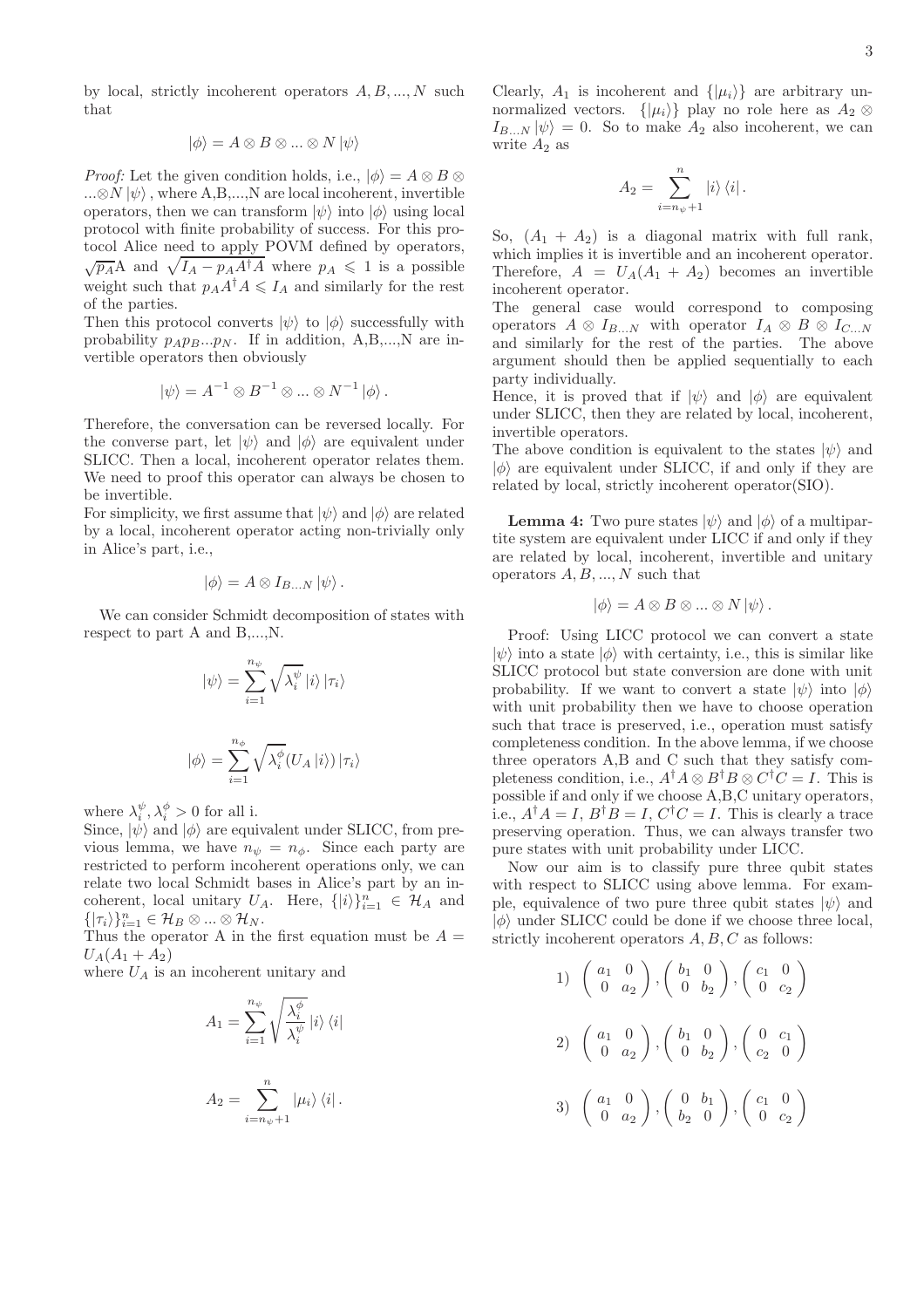4) 
$$
\begin{pmatrix} 0 & a_1 \\ a_2 & 0 \end{pmatrix}
$$
,  $\begin{pmatrix} b_1 & 0 \\ 0 & b_2 \end{pmatrix}$ ,  $\begin{pmatrix} c_1 & 0 \\ 0 & c_2 \end{pmatrix}$   
\n5)  $\begin{pmatrix} 0 & a_1 \\ a_2 & 0 \end{pmatrix}$ ,  $\begin{pmatrix} 0 & b_1 \\ b_2 & 0 \end{pmatrix}$ ,  $\begin{pmatrix} c_1 & 0 \\ 0 & c_2 \end{pmatrix}$   
\n6)  $\begin{pmatrix} 0 & a_1 \\ a_2 & 0 \end{pmatrix}$ ,  $\begin{pmatrix} b_1 & 0 \\ 0 & b_2 \end{pmatrix}$ ,  $\begin{pmatrix} 0 & c_1 \\ c_2 & 0 \end{pmatrix}$   
\n7)  $\begin{pmatrix} a_1 & 0 \\ 0 & a_2 \end{pmatrix}$ ,  $\begin{pmatrix} 0 & b_1 \\ b_2 & 0 \end{pmatrix}$ ,  $\begin{pmatrix} 0 & c_1 \\ c_2 & 0 \end{pmatrix}$   
\n8)  $\begin{pmatrix} 0 & a_1 \\ a_2 & 0 \end{pmatrix}$ ,  $\begin{pmatrix} 0 & b_1 \\ b_2 & 0 \end{pmatrix}$ ,  $\begin{pmatrix} 0 & c_1 \\ c_2 & 0 \end{pmatrix}$ 

If we can relate two pure three qubit states  $|\psi\rangle$  and  $|\phi\rangle$  by  $|\phi\rangle = A \otimes B \otimes C |\psi\rangle$  with  $A, B, C$  in any of the above combinations  $[(1)-(8)]$  then we can say that two states will lie in same SLICC class.

# IV. CLASSIFICATION OF PURE THREE QUBIT STATES

Now, we have provided the complete classification of pure three qubit states with respect to SLICC in tabular format is given below. Here all SLICC inequivalent classes of pure three qubit states are vividly observed. Each state of the table together with its SLICC equivalent states form one SLICC inequivalent class. It is further investigated whether infinite number of SLICC inequivalent classes exist depending on coefficients of the states

In the tabular format we shall use the following notations:  $\Delta_1 = \frac{ad}{bc}$ ,  $\Delta_2 = \frac{af}{be}$ ,  $\Delta_3 = \frac{af}{ce}$ ,  $\Delta_4 = \frac{af}{de}$ ,  $\Delta_5 = \frac{ae}{bd}, \ \Delta_6 = \frac{af}{dc}, \ \Delta_7 = \frac{bf}{cd}, \ \Delta_8 = \frac{ag}{ce}, \ \Delta_9 = \frac{ae}{cd},$  $\Delta_{10} = \frac{be}{cd}$ ,  $\Delta_{11} = \frac{a^2e}{bcd}$ .  $\Delta'_1=\frac{a'd'}{b'c'}$  $\frac{a'd'}{b'c'}$  and this case will be similar for  $\Delta'_2$  to  $\Delta'_{11}$ .

• Number of product terms in the state is 1:

|     | <b>SLICC</b> inequivalet<br>states under<br>same no<br>of product terms | Existence of<br>infinite SLICC<br>inequivalent<br>classes and |
|-----|-------------------------------------------------------------------------|---------------------------------------------------------------|
| No. | in the state                                                            | conditions                                                    |
|     |                                                                         | $\sqrt{6}$                                                    |

• Number of product terms in the state is 2:

| No.            | <b>SLICC</b> inequivalet<br>states under<br>same no<br>of product terms<br>in the state | Existence of<br>infinite SLICC<br>inequivalent<br>classes and<br>conditions |
|----------------|-----------------------------------------------------------------------------------------|-----------------------------------------------------------------------------|
| 2a             | $a  000\rangle + b  001\rangle$                                                         | $\rm No$                                                                    |
| 2 <sub>b</sub> | $a\ket{000} + b\ket{010}$                                                               | N <sub>0</sub>                                                              |
| 2c             | $a 000\rangle + b 011\rangle$                                                           | N <sub>0</sub>                                                              |
| 2d             | $a 000\rangle + b 100\rangle$                                                           | No                                                                          |
| 2e             | $a 000\rangle + b 101\rangle$                                                           | No                                                                          |
| 2f             | $a 000\rangle + b 110\rangle$                                                           | No                                                                          |
| 2g             | b111<br>$a$ (000)                                                                       | Nο                                                                          |

• Number of product terms in the state is 3:

| No.            | <b>SLICC</b> inequivalet<br>states under<br>same no<br>of product terms<br>in the state | Existence of<br>infinite SLICC<br>inequivalent<br>classes and<br>conditions |
|----------------|-----------------------------------------------------------------------------------------|-----------------------------------------------------------------------------|
| 3a             | $a\left 000\right\rangle + b\left 001\right\rangle + c\left 010\right\rangle$           | $\rm No$                                                                    |
| 3 <sub>b</sub> | $a\ket{000}+b\ket{001}+c\ket{100}$                                                      | $\rm No$                                                                    |
| 3c             | $a 000\rangle + b 001\rangle + c 110\rangle$                                            | $\rm No$                                                                    |
| 3d             | $a 000\rangle + b 011\rangle + c 100\rangle$                                            | N <sub>0</sub>                                                              |
| 3e             | $a 000\rangle + b 011\rangle + c 101\rangle$                                            | No                                                                          |
| 3f             | $a 000\rangle + b 010\rangle + c 100\rangle$                                            | Nο                                                                          |
| 3g             | $ 000\rangle + b 010\rangle + c 101\rangle$<br>a                                        | $\rm N_{O}$                                                                 |

• Number of product terms in the state is 4: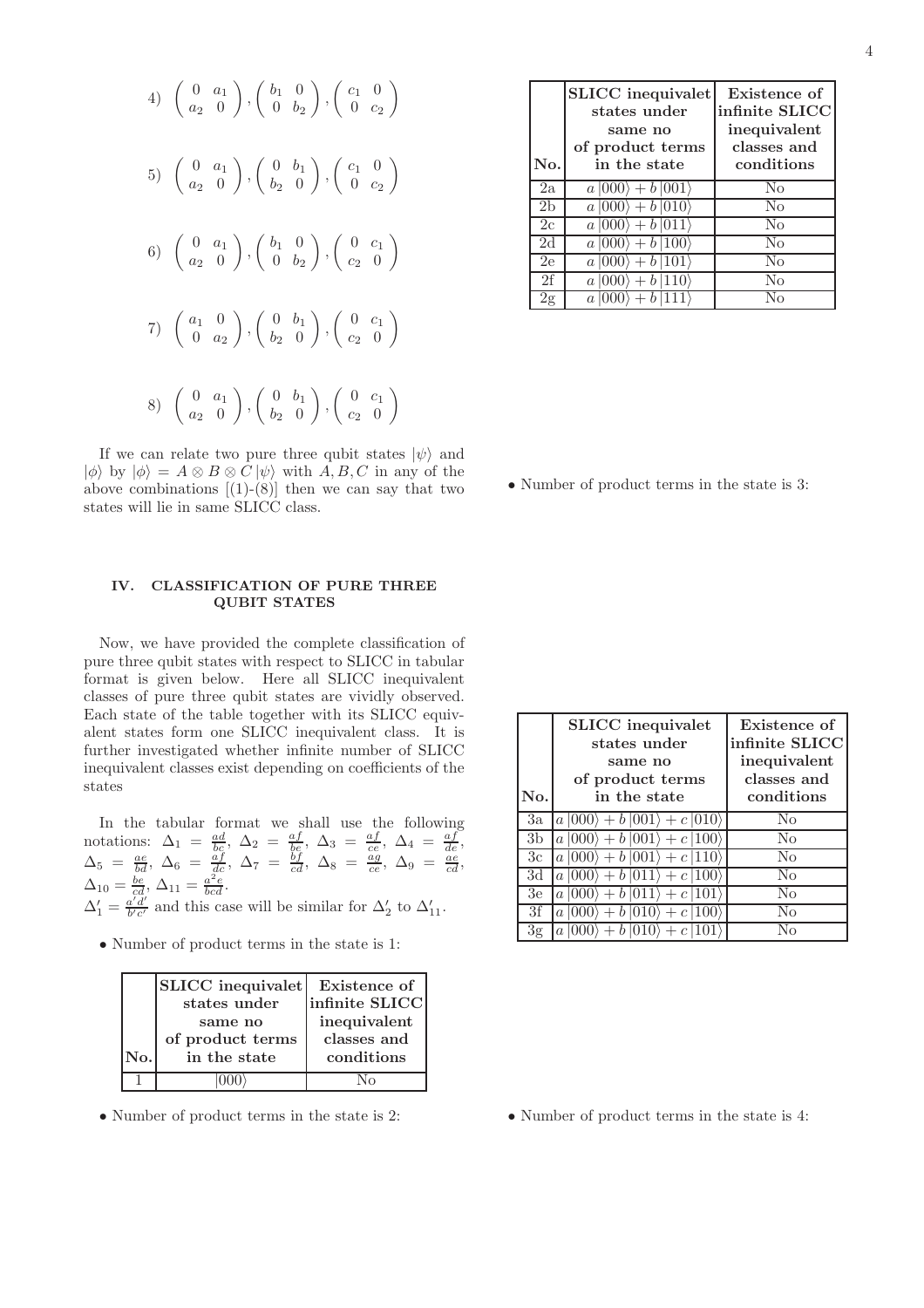| No.            | <b>SLICC</b> inequivalet<br>states under<br>same no<br>of product terms<br>in the state                                       | Existence of<br>infinite SLICC<br>inequivalent<br>classes and<br>conditions |
|----------------|-------------------------------------------------------------------------------------------------------------------------------|-----------------------------------------------------------------------------|
| 4a             | $a\left 000\right\rangle + b\left 001\right\rangle + c\left 010\right\rangle$                                                 | No                                                                          |
| 4 <sub>b</sub> | $\frac{+d\left 100\right\rangle}{a\left 000\right\rangle+b\left 001\right\rangle+c\left 010\right\rangle}$<br>$+d 101\rangle$ | No                                                                          |
| 4c             | $a\left 000\right\rangle + b\left 001\right\rangle + c\left 010\right\rangle$<br>$+d 110\rangle$                              | No                                                                          |
| 4d             | $a 000\rangle + b 001\rangle + c 010\rangle$<br>$+d 111\rangle$                                                               | No                                                                          |
| 4e             | $a\left 000\right\rangle + b\left 001\right\rangle + c\left 100\right\rangle$<br>$+d 101\rangle$                              | No                                                                          |
| 4f             | $a 000\rangle + b 001\rangle + c 100\rangle$                                                                                  | No                                                                          |
| 4g             | $\frac{+d\ket{110}}{a\ket{000}+b\ket{001}+c\ket{100}}$                                                                        | No                                                                          |
| 4h             | $\frac{+d\ket{111}}{a\ket{000}+b\ket{010}+c\ket{100}}$                                                                        | No                                                                          |
| 4i             | $\frac{+d\left 110\right\rangle}{a\left 000\right\rangle+b\left 010\right\rangle+c\left 100\right\rangle}$<br>$+d 111\rangle$ | No                                                                          |
| 4j             | $\overline{a\, 000\rangle + b\, 011\rangle + c\, 101\rangle}$<br>$+d 110\rangle$                                              | No                                                                          |
| 4k             | $a 000\rangle + b 001\rangle + c 010\rangle$<br>$+d 011\rangle$                                                               | $\Delta'_1 = \Delta_1$<br>or $\Delta'_1 = \frac{1}{\Delta_1}$               |
| 41             | $\ket{a\ket{000}+b\ket{001}+c\ket{110}}$<br>$+d 111\rangle$                                                                   | $\Delta'_1 = \Delta_1$<br>or $\Delta'_1 = \frac{1}{\Delta_1}$               |
| 4m             | $\overline{a\left 000\right\rangle+b\left 010\right\rangle+c\left 101\right\rangle}$<br>$+d 111\rangle$                       | $\Delta'_1 = \Delta_1$<br>or $\Delta'_1=\frac{1}{\Delta_1}$                 |
| 4n             | $\ket{a\ket{000}+b\ket{011}+c\ket{100}}$<br>$+d 111\rangle$                                                                   | $\overline{\Delta'_1} = \Delta_1$<br>or $\Delta_1' = \frac{1}{\Delta_1}$    |

 $\bullet$  Number of product terms in the state is 5:

| No.            | SLICC inequivalet<br>states under<br>same no<br>of product terms<br>in the state                                  | Existence of<br>$\mathop{\mathrm{infinite}}\nolimits\mathop{\mathrm{SLICC}}\nolimits$<br>inequivalent<br>classes and<br>conditions |
|----------------|-------------------------------------------------------------------------------------------------------------------|------------------------------------------------------------------------------------------------------------------------------------|
| 5a             | $a\left 000\right\rangle + b\left 001\right\rangle + c\left 010\right\rangle$<br>$+d  011\rangle + e  100\rangle$ | $\Delta'_1 = \Delta_1$                                                                                                             |
| 5 <sub>b</sub> | $a\left 000\right\rangle + b\left 001\right\rangle + c\left 010\right\rangle$<br>$+d  100\rangle + e  101\rangle$ | $\Delta_5' = \Delta_5$                                                                                                             |
| 5c             | $a\left 000\right\rangle + b\left 001\right\rangle + c\left 010\right\rangle$<br>$+d  100\rangle + e  110\rangle$ | $\Delta'_9 = \Delta_9$                                                                                                             |
| 5d             | $a\left 000\right\rangle + b\left 001\right\rangle + c\left 010\right\rangle$<br>$+d  100\rangle + e  111\rangle$ | $\Delta'_{11} = \Delta_{11}$                                                                                                       |
| 5e             | $a\left 000\right\rangle + b\left 001\right\rangle + c\left 010\right\rangle$<br>$+d  101\rangle + e  110\rangle$ | $\Delta'_{10} = \Delta_{10}$                                                                                                       |
| 5f             | $a\left 000\right\rangle + b\left 001\right\rangle + c\left 010\right\rangle$<br>$+d  101\rangle + e  111\rangle$ | $\Delta'_9 = \Delta_9$                                                                                                             |
| 5g             | $a\left 000\right\rangle + b\left 001\right\rangle + c\left 010\right\rangle$<br>$+d  110\rangle + e  111\rangle$ | $\Delta'_5 = \Delta_5$                                                                                                             |

 $\bullet$  Number of product terms in the state is 6:

|     | <b>SLICC</b> inequivalent                           |                                                                                                                             |
|-----|-----------------------------------------------------|-----------------------------------------------------------------------------------------------------------------------------|
|     | states under                                        | Existence of                                                                                                                |
|     | same no                                             | infinite SLICC                                                                                                              |
|     | of product                                          | inequivalent                                                                                                                |
|     | terms in                                            | classes and                                                                                                                 |
| No. | the state                                           | conditions                                                                                                                  |
|     | $a\left 000\right\rangle + b\left 001\right\rangle$ | $\Delta'_1 = \Delta_1$ and $\Delta'_2 = \Delta_2$                                                                           |
| 6a  | $+c 010\rangle + d 011\rangle$                      | or                                                                                                                          |
|     | $+e 100\rangle + f 101\rangle$                      | $\frac{\Delta'_1 = 1/\Delta_1 \text{ and } \Delta'_2 = 1/\Delta_2}{\Delta'_1 = \Delta_1 \text{ and } \Delta'_3 = \Delta_3}$ |
|     | $a 000\rangle + b 001\rangle$                       |                                                                                                                             |
| 6b  | $+c 010\rangle + d 011\rangle$                      | or                                                                                                                          |
|     | $+e 100\rangle + f 110\rangle$                      | $\Delta'_1 = 1/\Delta_1$ and $\Delta'_3 = 1/\Delta_3$<br>$\Delta'_1 = \Delta_1$ and $\Delta'_4 = \Delta_4$                  |
|     | $a 000\rangle + b 001\rangle$                       |                                                                                                                             |
| 6с  | $+c 010\rangle + d 011\rangle$                      | Ωr                                                                                                                          |
|     | $+e 100\rangle + f 111\rangle$                      | $\frac{\Delta'_1 = 1/\Delta_1 \text{ and } \Delta'_4 = 1/\Delta_4}{\Delta'_5 = \Delta_5 \text{ and } \Delta'_6 = \Delta_6}$ |
|     | $a 000\rangle + b 001\rangle$                       |                                                                                                                             |
| 6d  | $+c 010\rangle + d 100\rangle$                      | Ωr                                                                                                                          |
|     | $+e 101\rangle + f 110\rangle$                      | $\Delta_5' = 1/\Delta_5$ and $\Delta_6' = 1/\Delta_6$                                                                       |
|     | $a 000\rangle + b 001\rangle$                       | $\overline{\Delta'_5} = \overline{\Delta_5}$ and $\overline{\Delta'_3} = \overline{\Delta_3}$                               |
| 6e  | $+c 010\rangle + d 100\rangle$                      | or                                                                                                                          |
|     | $+e 101\rangle + f 111\rangle$                      | $\Delta'_5 = \Delta_5$ and $\Delta'_3 = 1/\Delta_3$                                                                         |
|     | $a 000\rangle + b 001\rangle$                       |                                                                                                                             |
| 6f  | $+c 010\rangle + d 101\rangle$                      | $\Delta'_2 = \Delta_2$ and $\Delta'_6 = \Delta_6$                                                                           |
|     | $+e 110\rangle + f 111\rangle$                      |                                                                                                                             |
|     | $a 000\rangle + b 001\rangle$                       | $\Delta'_2 = \Delta_2$ and $\Delta'_7 = \Delta_7$                                                                           |
| 6g  | $+c 011\rangle + d 101\rangle$                      | or                                                                                                                          |
|     | $+e 110\rangle + f 111\rangle$                      | $\Delta'_2 = 1/\Delta_2$ and $\Delta'_7 = \Delta_7$                                                                         |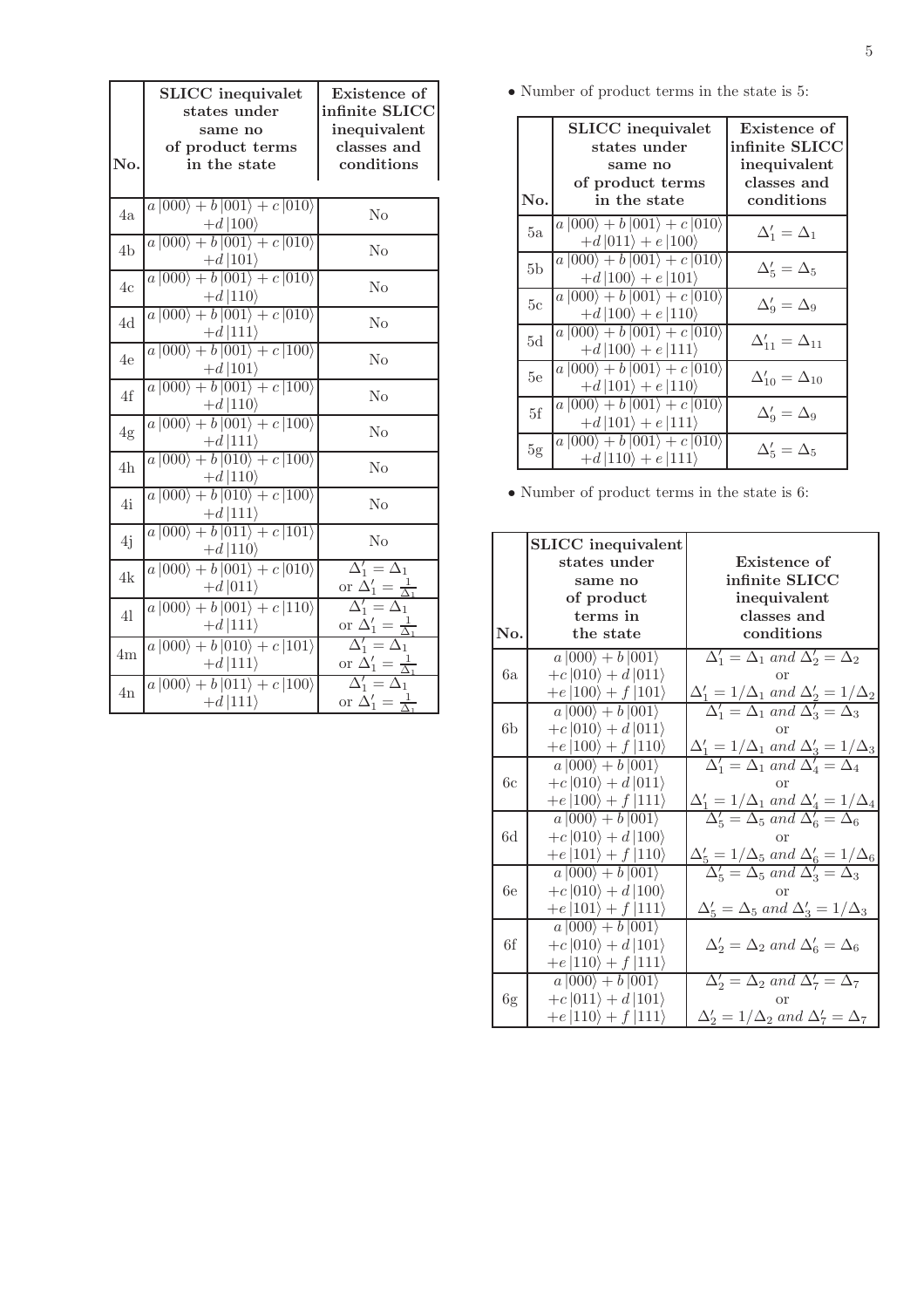• Number of product terms in the state is 7:

| No. | <b>SLICC</b> inequivalet<br>states under<br>same no<br>of product terms<br>in the state | Existence of<br>infinite SLICC<br>inequivalent<br>classes and<br>conditions |
|-----|-----------------------------------------------------------------------------------------|-----------------------------------------------------------------------------|
|     | $a 000\rangle + b 001\rangle + c 010\rangle$<br>+d 011\} + e 100\} + f 101\}            | $\Delta'_1 = \Delta_1, \Delta'_2 = \Delta_2$<br>and $\Delta'_8 = \Delta_8$  |

• Number of product terms in the state is 8:

| No. | <b>SLICC</b> inequivalet<br>states under<br>same no<br>of product terms<br>in the state                                     | Existence of<br>infinite SLICC<br>inequivalent<br>classes and<br>conditions |
|-----|-----------------------------------------------------------------------------------------------------------------------------|-----------------------------------------------------------------------------|
| 8   | $a  000\rangle + b  001\rangle + c  010\rangle$<br>+d $ 011\rangle + e  100\rangle + f  101\rangle$<br>$+g$  110) + h  111) | mentioned<br>in appendix                                                    |

# A. Observations from the tables:

From the tabular form given above, we can summarize classification of pure three qubit states with respect to SLICC in the following way. We will subdivide different SLOCC classes such that each class will contain different SLICC inequivalent classes. In this way, we will try to relate both resource theories for pure three qubit states.

#### *1. Classification under separable class:*

Firstly, we consider states from the tabular form which lie under separable class, i.e., states of the form  $|\psi\rangle^{ABC} = |\phi\rangle^A \otimes |\eta\rangle^B \otimes |\tau\rangle^C$ , for which all single qubit reduced systems are pure state. Based on the nature of coherence of reduced systems of the state, we now subdivide this SLOCC class in the following sections.

All single qubit reduced systems are pure incoherent state: States within SLICC inequivalent class (1) lie under this section.

Two single qubit reduced systems are pure incoherent and another one is pure coherent: SLICC inequivalent classes (2d), (2b), (2a) lie under this. These classes can be divided further into three subsections. If we take states with reduced system A as pure coherent then we obtain class (2d). Similarly, if we take states with reduced system B and C as pure coherent then we obtain classes (2b) and (2a) respectively. So according to the change of coherence nature of particular single qubit systems, we obtain three different SLICC inequivalent classes.

Two single qubit reduced systems are pure coherent and another one is pure incoherent: This section contains classes (4k), (4e) and (4h) with condition  $ad = bc$ . Like before these classes can be subdivided again by taking reduced system A, B and C as pure incoherent respectively.

All single qubit reduced reduced systems are pure coherent: SLICC inequivalent class (8) lies under this section with conditions  $\frac{ad}{bc} = \frac{af}{be} = \frac{ah}{bg} = \frac{ag}{ce} = \frac{ah}{cf} =$  $\frac{bh}{df} = \frac{bg}{de} = \frac{ah}{de} = 1.$ 

#### *2. Classification under biseparable class:*

Now we consider states from the tabular form which lie under biseparable class, i.e., states under this class are of the form  $|\psi\rangle^{ABC} = |\phi\rangle^A \otimes | \eta \rangle^{BC}, |\psi\rangle^{ABC} =$  $|\phi\rangle^B \otimes |\eta\rangle^{AC}, |\psi\rangle^{ABC} = |\phi\rangle^C \otimes |\eta\rangle^{AB}.$  Like separable class this SLOCC class can be sub classified into following sections and each section contains different SLICC inequivalent classes.

Two single qubit reduced systems are mixed incoherent and another one is pure incoherent: Classes (2f), (2e) and (2c) lie under this. By taking reduced system A, B and C as pure incoherent these classes can be classified again into different subsections.

Two single qubit reduced systems are mixed coherent and another one is pure incoherent: This section contains classes  $(3a)$ ,  $(3b)$ ,  $(3f)$  and  $(4k)$ , (4e), (4h) with condition  $ad \neq bc$ . As before by taking any particular single qubit system as pure incoherent these classes lie in different subsections.

Two single qubit reduced systems are mixed coherent and another one is pure coherent: Class (8) lies under this. We further notice that if we take reduced system A as pure coherent then we obtain class (8) with condition  $\frac{af}{be} = \frac{ag}{ce} = \frac{ah}{de} = 1$ , similarly, for the choice of reduced systems B and C as pure coherent we obtain class (8) with conditions  $\frac{ad}{bc} = \frac{\overline{ag}}{ce} = \frac{ah}{cf} = 1$  and  $\frac{ad}{bc} = \frac{af}{be} = \frac{ah}{bg} = 1$  respectively. Here we observe that same SLICC inequivalent class lie in different subsections based on different conditions satisfied by the coefficients of the states within it. So, superposition plays crucial role during this subclassification.

#### *3. CLassification under genuine tripartite entangled class:*

Now we are considering GHZ and W classes. States within these classes can not be written in separable or biseparable form. These two SLOCC inequivalent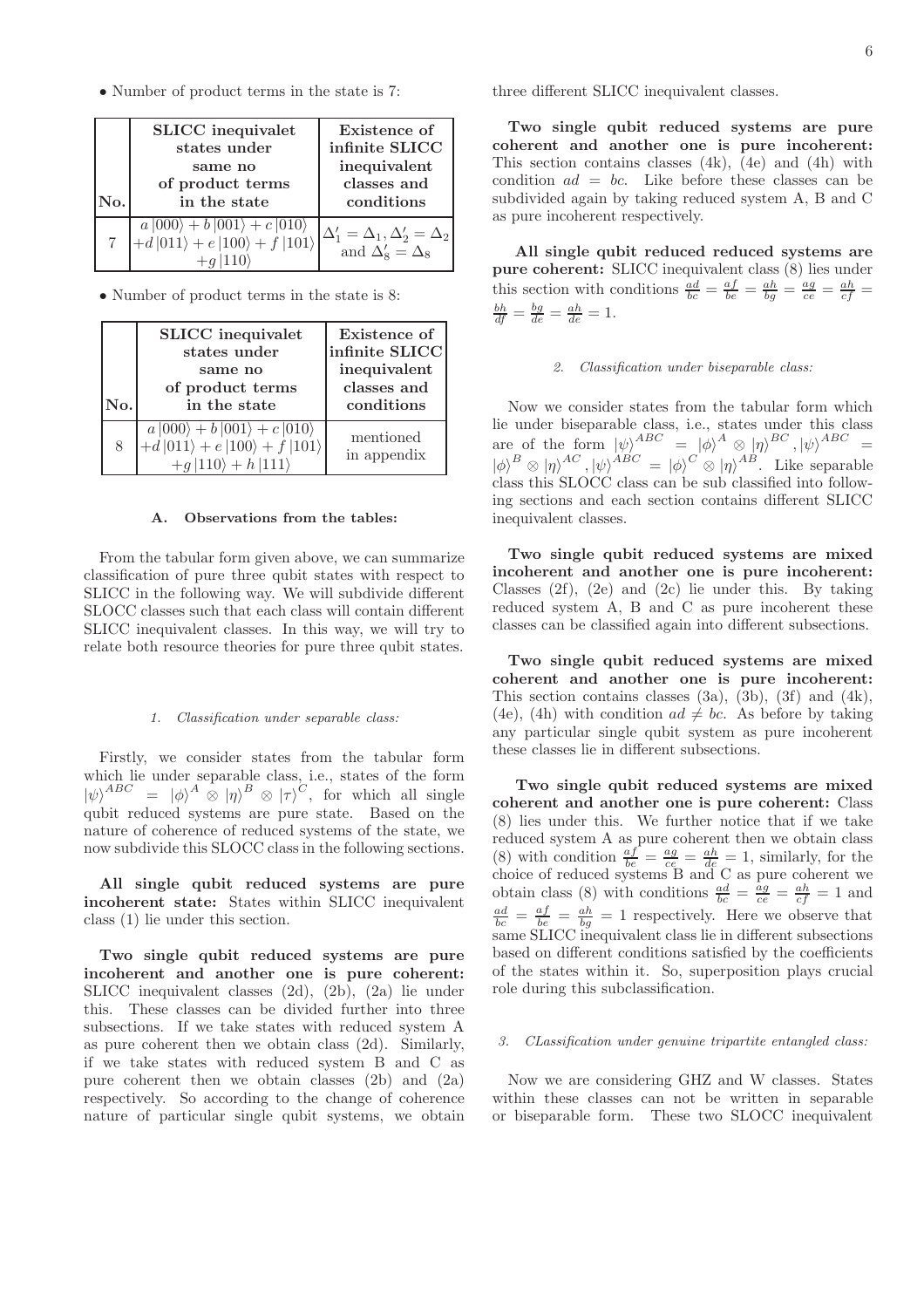classes are genuine entangled classes. Like before we now subclassify these two classes and we want to observe these classes from different point of view.

All single qubit reduced systems are mixed incoherent states: Classes  $(2g)$ ,  $(3e)$  and  $(4i)$  lie under this. We further divided these classes into following subsections. If all bipartite reduced systems are mixture of two incoherent states we get class (2g). If all bipartite reduced systems are mixture of one coherent and one incoherent states we get class (3e) and if all bipartite reduced systems are mixture of two coherent states we obtain class (4j). So here superposition of bipartite reduced systems play an important role during subclassification. By changing nature of superposition of the reduced bipartite systems we have obtained different SLICC inequivalent classes.

Two single qubit reduced systems are mixed incoherent states and another is mixed coherent: Classes (3d), (3g), (3c) and (4n), (4m), (4l) lie under this. We now divide these classes in different subsections. If we choose single qubit reduced system A as mixed coherent we get classes (3d) and (4n). Similarly by taking single qubit reduced systems B and C as mixed coherent we get classes  $(3g)$ ,  $(4m)$  and  $(3c)$ ,  $(4l)$ respectively. Again by changing nature of superposition of reduced bipartite systems classes can be subclassified again. when we consider all bipartite reduced systems are mixture of one coherent and one incoherent states we get classes  $(3d)$ ,  $(3g)$  and  $(3c)$  whereas by taking bipartite reduced systems as mixture of two coherent states we get classes  $(4n)$ ,  $(4m)$  and  $(4l)$ . Here we observe that nature of superposition of single qubit reduced systems and bipartite reduced systems together play an important role for subclassification.

Two single qubit reduced density matrices are mixed coherent states and another one is mixed incoherent: By taking reduced systems A, B and C as mixed incoherent we get three different SLICC inequivalent classes (4d), (4g) and (4i) respectively.

All single qubit reduced systems are mixed coherent: We now subdivide classes under this section based on the superposition of the pure states present in reduced systems.

If all single qubit reduced systems are taken as a mixture of one coherent and one incoherent states, the class (4a) appears.

Now we are considering states from the classes for which two single qubit reduced systems are mixture of one coherent and one incoherent states and another one is mixture of one coherent and two incoherent states. By taking reduced systems A, B and C as mixture of one coherent and two incoherent states the classes (4f), (4c) and (4b) appear respectively.

If we consider states with two single qubit reduced sys-

tems as mixture of two coherent and one incoherent states and another one as mixture of one coherent and one incoherent states we get classes  $(5a)$ ,  $(5b)$  and  $(5c)$ . By taking any particular single qubit system as mixture of one coherent and one incoherent states we can divide again these classes into three different subsections.

By taking all single qubit reduced systems as mixture of one coherent and two incoherent states we get class (5d).

If we consider any one of the single qubit reduced system A, B and C as mixture of two coherent and one incoherent states we obtain classes (5e), (5f), (5g), (6c), (6e) and (6g); where other two reduced single qubit systems of the classes (5e), (5f) and (5g) are mixture of one coherent and two incoherent states and that of the classes (6c), (6e) and (6g) are mixture of two coherent and two incoherent states.

By taking reduced systems A, B and C as mixture of three coherent states we obtain classes (6d), (6b) and (6a) respectively.

If we take all single qubit reduced systems as mixture of two coherent and two incoherent states we get class  $(6f)$ .

We now consider class (7) for which all single qubit reduced systems are mixture of three coherent and one incoherent states.

States within class (8) have the property that all single qubit reduced systems are mixture of four coherent states except the conditions for class (8) mentioned under separable and biseparable classes. We have seen that classes under this section can be subdivided depending on the nature of mixture of pure states, i.e., in other words, superposition plays an important role to detect each SLICC inequivalent classes separately.

Summarization of overall observations: We have seen that in overall classification superposition plays an important role. Based on nature of entanglement pure three qubit states can be classified into separable, biseparable, GHZ and W classes. But using superposition of reduced subsystems, it is further possible to subclassify these SLOCC classes. For example, we can take SLICC inequivalent classes (1) and (2a). Both classes lie within same SLOCC class, i.e., separable class but based on nature of superposition of reduced subsystems they lie on different SLICC classes. Same is true for (2g) and (4c) both lie in GHZ class, but based on coherence nature of reduced single qubit subsystems they are two different SLICC classes. So using superposition we are further able to subclassify above SLOCC classes. We have another important observation for the classes  $(2a)$ , (2b), (2d). Reduced single qubit systems from the states within this class have same property, i.e., two reduced single qubit systems are incoherent and another one is coherent. But based on particular choice of single qubit subsystems they lie in different SLICC classes, i.e., if we interchange nature of coherence of single qubit reduced systems  $|\phi\rangle^A$ ,  $|\eta\rangle^B$ ,  $|\tau\rangle^C$  then we get different SLICC classes  $(2a),(2b),(2d)$ . Same is true for  $(2f),(2e),(2c)$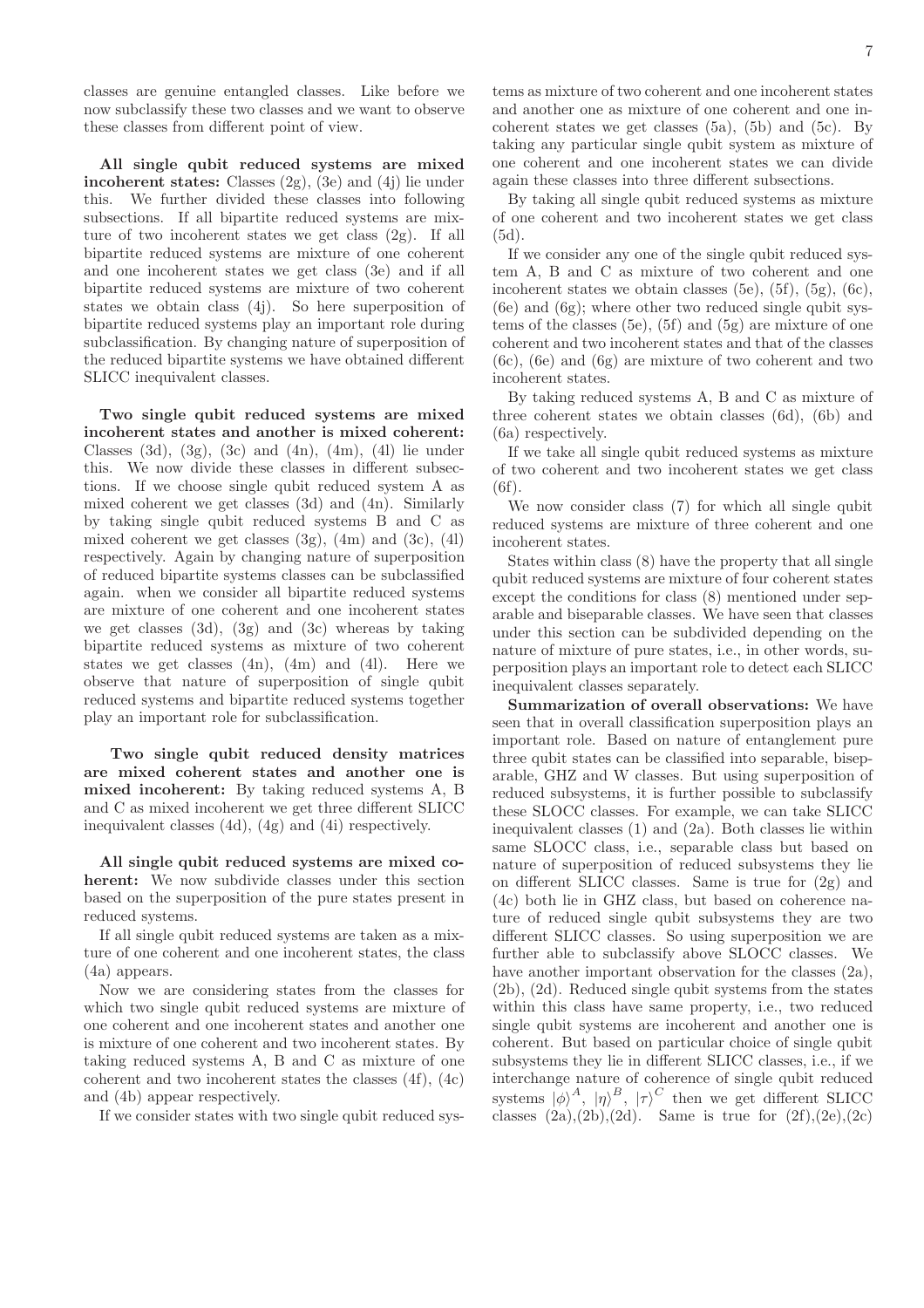and others. So, in overall classification, superposition of the single qubit reduced subsystems play an important role. Since we have done subclassification under different SLOCC inequivalent classes, so it is possible to detect nature of entanglement through various SLICC inequivalent classes.

## V. CONCLUSION

The generalized structure of coherence in multipartite system by characterizing LICC and SLICC inequivalent classes is completely observed. We have provided necessary and sufficient condition for the equivalence of two pure multipartite states under SLICC. We have done complete classification of pure three qubit states using the above condition. We have seen that there exists infinite number of SLICC inequivalent classes for pure three qubit system whereas only six SLOCC inquivalent classes exist for pure three qubit states in resource theory of entanglement. Using superposition nature of reduced subsystems of the states it is possible to subclassify

- [1] M.A Nielsen and I.L. Chuang, Quantum Computation and Quantum Information, (Cambridge University Press, Cambridge, UK, 2000).
- [2] R. Horodecki, P. Horodecki, M. Horodecki, and K. Horodecki, Rev. Mod. Phys. 81, 865-942 (2009).
- [3] B.Coecke, T.Fritz and R. W. Spekkens, Information and computation 250,59(2016).
- [4] C. H. Bennett and D. P. Divincenzo, Nature (London) 404, 247-255 (2000).
- [5] R. Raussendorf and H. J. Briegel, Phys. Rev. Lett. 86, 5188-5191 (2001).
- [6] S.-S. Li, G.-L. Long, F.-S. Bai, S.-L. Feng, and H.- Z. Zheng, Proc. Natl. Acad. Sci. U.S.A. 98(21), 11847 (2001).
- [7] T. Baumgratz, M. Cramer, and M. B. Plenio, Physical Review Letters 113, 140401 (2014).
- [8] H.-L. Shi, X.-H. Wang, S.-Y. Liu, W.-L. Yang, Z.-Y. Yang,and H. Fan, Scientific Reports 7, 14806 (2017).
- [9] A. Streltsov, S. Rana, P. Boes, and J. Eisert, Physical Review Letters 119, 140402 (2017).
- [10] A. Streltsov, U. Singh, H. S. Dhar, M. N. Bera, and G. Adesso, Physical Review Letters 115, 020403 (2015).
- [11] E. Chitambar and M.-H. Hsieh, Physical Review Letters 117, 020402 (2016).
- [12] A. Streltsov, S. Rana, M. N. Bera, and M. Lewenstein,Physical Review X 7, 011024 (2017).
- [13] S. Du, Z. Bai, and Y. Guo, Physical Review A 91, 052120(2015).
- [14] L.-H. Shao, Z. Xi, H. Fan, and Y. Li, Physical Review A 91,042120 (2015).
- [15] Z. Xi, Y. Li, and H. Fan, Scientific Reports 5, 10922  $(2015)$ .
- [16] M.-L. Hu, S.-Q. Shen, and H. Fan, Physical Review A 96,052309 (2017).
- [17] A. Winter and D. Yang, Physical Review Letters

various SLOCC inequivalent classes, where each subclassified SLOCC class contain SLICC inequivalent classes. It is further possible to detect each SLICC inequivalent classes separately by characterizing reduced single qubit and bipartite systems. Interestingly by interchanging nature of coherence of reduced subsystems we can obtain different SLICC inequivalent classes. So superposition is an important fact for this classification. It is also possible to detect nature of entanglement of pure three qubit states from various SLICC inequivalent classes. In this way we build an better understanding between resource theory of entanglement and resource theory of coherence.

# ACKNOWLEDGEMENTS

Prabir Kumar Dey acknowledges the support from UGC, India. Dipayan Chakraborty acknowledges the support from CSIR, India. Also, the authors I. Chattopadhyay and D. Sarkar acknowledges the work as part of QUest initiatives by DST India.

116,120404 (2016).

- [18] E. Chitambar and G. Gour, Physical Review Letters 117,030401 (2016).
- [19] P. Cwiklinski, M. Studzinski, M. Horodecki, and J. Oppenheim,arXiv preprint arXiv:1405.5029 (2014).
- [20] M. Lostaglio, D. Jennings, and T. Rudolph, Nature Communications 6, 6383 (2015).
- [21] O. Karlstrom, H. Linke, G. Karlstrom, and A. Wacker, Physical Review B 84, 113415 (2011).
- [22] E. Gauger, E. Rieper, J. J. L. Morton, S. C. Benjamin, V. Vedral, Phys. Rev. Lett. 106, 040503 (2011).
- [23] W. Dur, G. Vidal, and J. I. Cirac, Physical Review A 62,062314 (2000).
- [24] Yu Luo, Yongming Li, Min-Hsiu Hsieh, arXiv:quantphys/1807.06308v3.
- [25] J. Matera, D. Egloff, N. Killoran, and M. B. Plenio, Quantum Science and Technology 1, 01LT01 (2016).
- [26] A. Streltsov, G. Adesso, and M. B. Plenio, Reviews of Modern Physics 89, 041003 (2017).
- [27] Yu Luo, Yongming Li, Min-Hsiu Hsieh,arXiv:1807.06308 [quant-ph].

#### VI. APPENDIX

# • Condition for SLICC equivalance of two states obtained by changing coefficients of states

We consider the state where number of product terms 8, if we can convert  $|\psi\rangle = a |000\rangle + b |001\rangle +$  $c |010\rangle + d |011\rangle + e |100\rangle + f |101\rangle + q |110\rangle + h |111\rangle$  to  $|\phi\rangle = a' |000\rangle + b' |001\rangle + c' |010\rangle + d' |011\rangle + e' |100\rangle +$  $f'(101) + g'(110) + h'(111)$  under SLICC then according to above condition there exists  $SIO$  operators  $A<sub>n</sub>B<sub>n</sub>C$